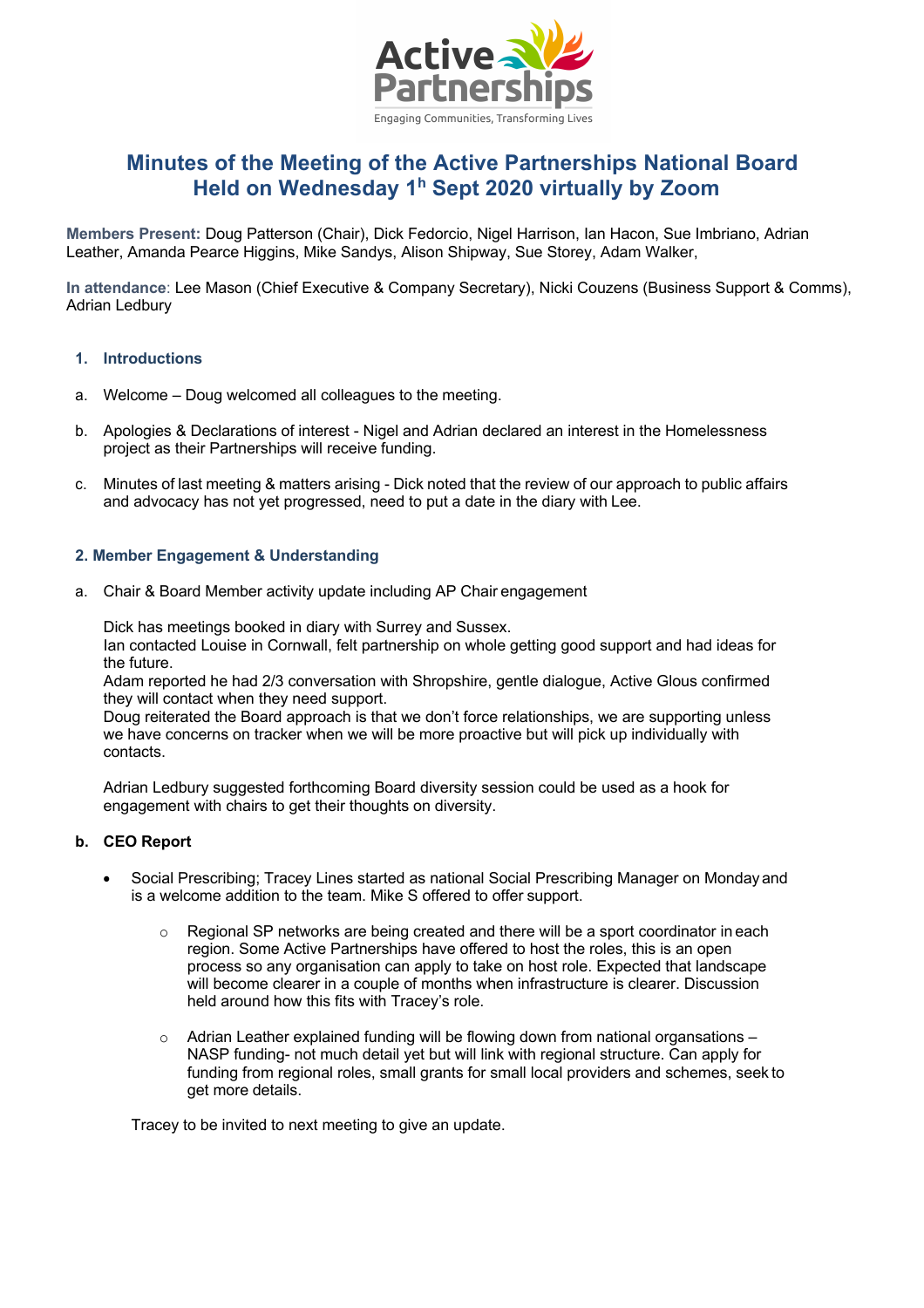

#### **c. Development Group – verbal update from meeting**

Ali leads the Development Group and circulated piece on the learnings emerging from the group of where the conversations are shifting locally, what this nis telling us and implications for future role. Common themes include connections into charity sector, power of communities, huge focus on inequalities, on back of TIF to mobilise and build relationships. Ongoing theme of being bolder. Opportunities and needs now so broad, AP's have the challenge to decide where to focus energy.

Doug felt it encouraging that priorities are beginning to emerge and asked if there is anything the development group required? Continue to create the space to allow them to come together. National-local links a recurring theme.

Also agreed it would help if we keep driving visibility of the group through the network, using national team, hub and Board.

Lee identified there is a recurring theme around AP capacity. Need, opportunities and demands greater than ever so a number of AP are feeling stretched.

# **d. Active Partnership Tracker**

Noted the following

- Active Cheshire CEO has left, Lee is supporting chair, assist with interim and recruitment.
- Active Dorset noted didn't apply for additional funding for TIF
- Dick updated on the review in Kent.
- Sue S asked if there was any update on APT, noted some engagement but not significant change of position. Doug/Sue to look to re-engage one new chair appointed.
- Pensions update Lees explained legacy LGPS pension issue to new board members. A couple appear to be moving towards a satisfactory conclusion but more to be done – most issues has not gone away and we are continuing to connect with each other, expert advice and support. Lee to provide an update at a future meeting.
- Quest Adrian Leather informed board their latest assessment was very light touch and asked if we should be proactive in helping shape future process. Ali noted it was a conscious move for SE performance management, using the sessions as a learning experience and make them meaningful as a partnership. Lee explained we have been discussing this with Sport England and there are plans to do this early linked to new role, relationship, and funding discussions. Agreed there is a need to continue to collectively demonstrate our impact.
- Nigel added that it was part of a wider suite of changes taking place including increased flexibility around CYP funding and new approach with TIF, all challenging the network to respond to these challenges and opportunities to be more locally driven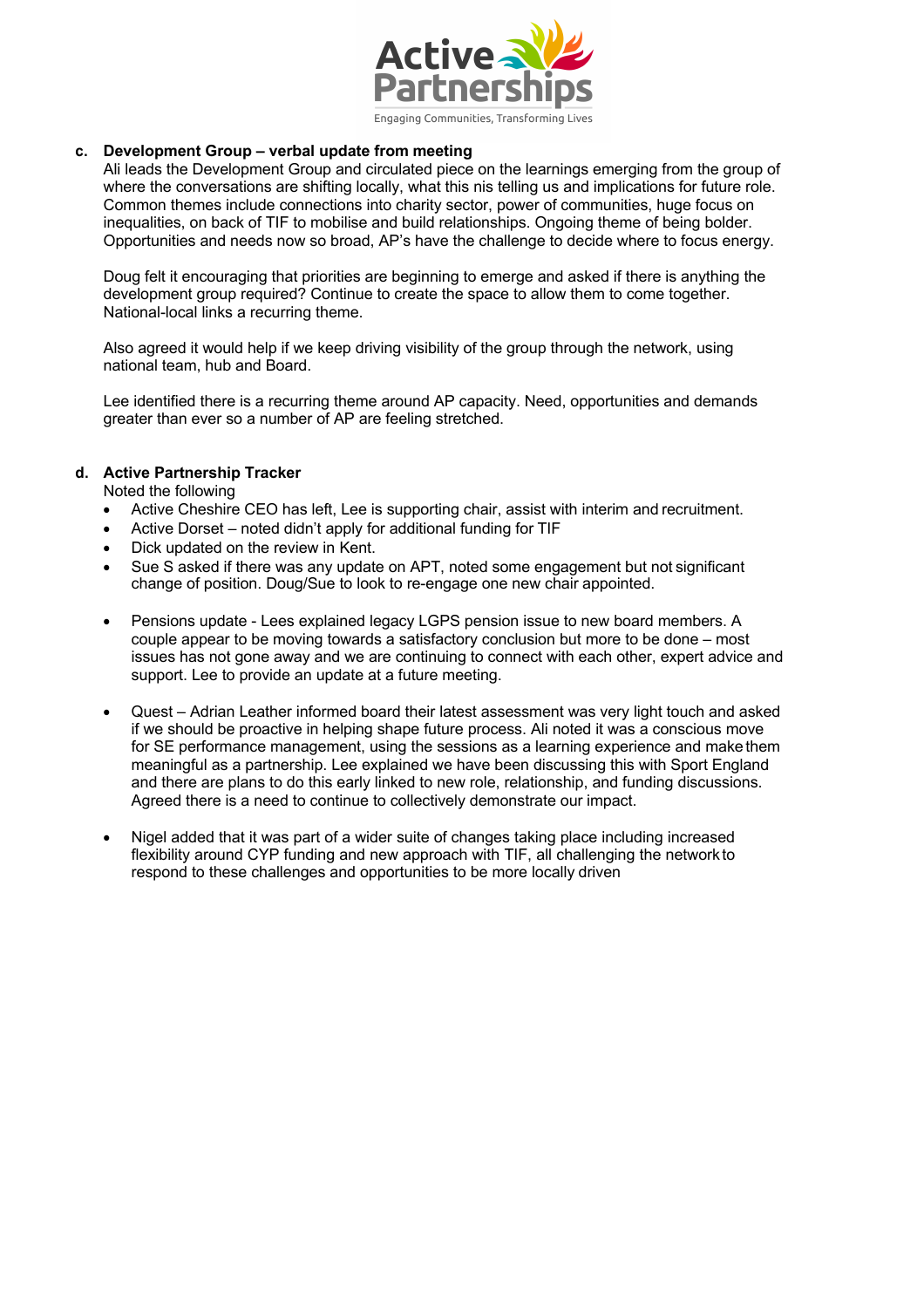

#### **3. Collaboration & Improvement**

a. BLM / BAME Diversity including CEO Session & Board member diversity workshop outline

Noted the first session with CEOs has been finalised for 5th October with John Amaechi as speaker and then a further two sessions will be held. 10 people are involved in a working group shaping the approach.

Chairs workshop is being held on  $8<sup>th</sup>$  October; Sue Storey is taking the lead as board equality champion.

#### **b. Convention Plan / decision**

Board agreed the recommendation that the Convention should be held in March as a virtual event, and this should be communicated to Partnerships as a positive development. It would enable all AP staff and Board members to be involved.

All agreed the need to ensure shorter sessions, not all day, and be mindful of timings when we are encouraging volunteer Board members to attend.

Ian agreed it is possible to produce professional conference online, e.g. panel in same room. Suggest focus on production quality so it is as engaging as possible.

On a wider point of physical meetings Amanda noted the challenge for new staff/ Board members who don't have pre-established connections and suggested we explore appetite for a hybrid approach e.g. have cluster sessions for new colleagues.

#### c. Leadership programme update

Adrian Ledbury confirmed an exciting programme is being developed and that system leadership are key going forward to unlock the conditions for an active nation. Will be a series of introductory system leaderships modules, presented in a useable format. Interviewing two people next week for the contract. Adrian noted that few companies undertake System leadership training, so prices are high. Aim to start in Nov 2020 and run for 6 months, all subject to discussions with supplier.

On a wider point of physical meetings Amanda noted the challenge for new staff/ Board members who don't have pre-established connections and suggested we explore appetite for a hybrid approach e.g. have cluster sessions for new colleagues.

#### **c. Leadership programme update**

Adrian Ledbury confirmed an exciting programme is being developed and that system leadership are key going forward to unlock the conditions for an active nation. Will be a series of introductory system leaderships modules, presented in a useable format. Interviewing two people next week for the contract. Adrian noted that few companies undertake System leadership training, so prices are high. Aim to start in Nov 2020 and run for 6 months, all subject to discussions with supplier.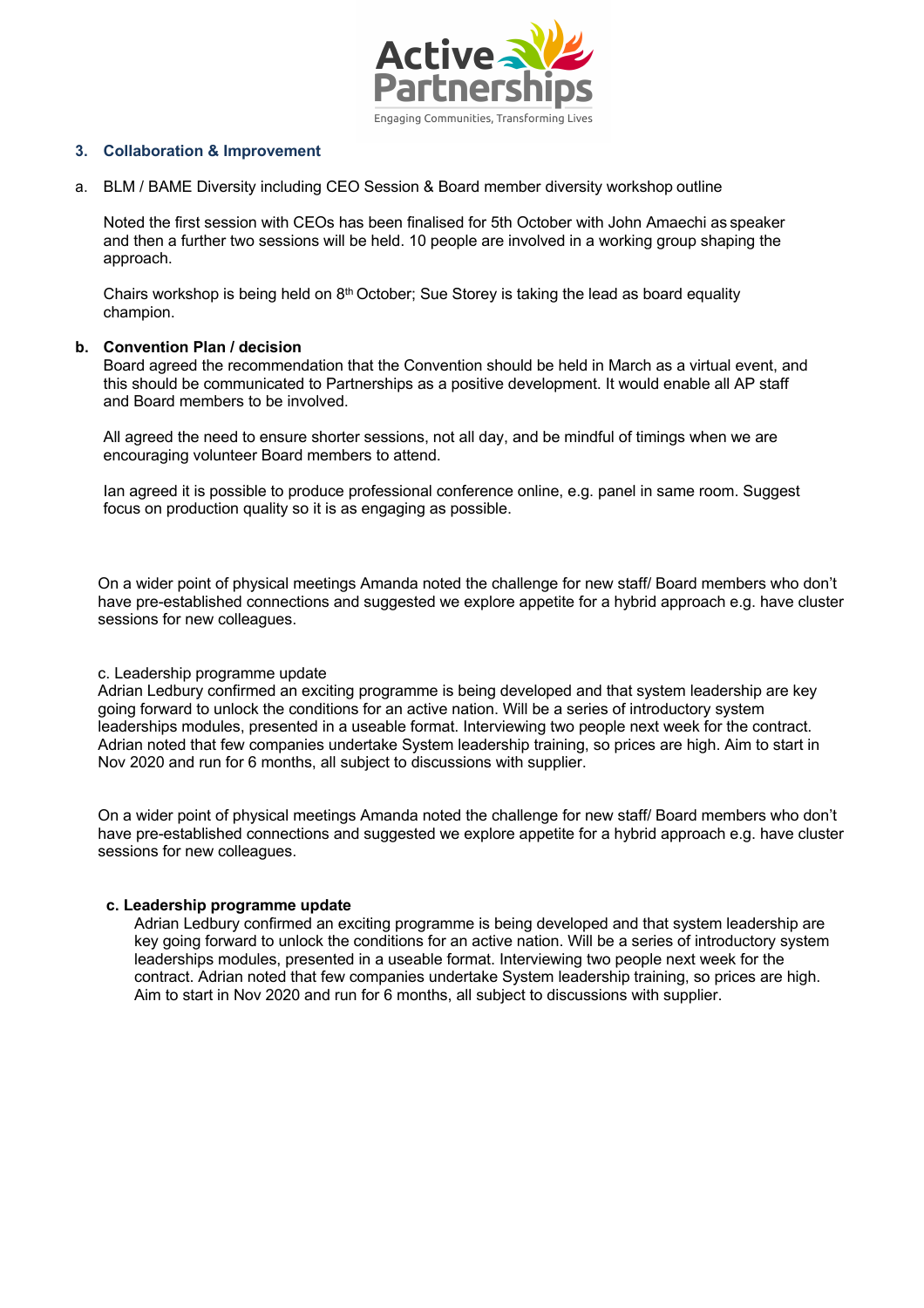

#### **4. Partnerships & Stakeholders**

#### **a. Sport England Strategy – discussion.**

Highlights – Lee outlined that SE key dates for SE strategy. The original plan for Dec 2020 was pushed back to April 2021, but now looking at producing headlines in Dec, outlining this is what we are trying to achieve and how, with spring implementation plan and resources strategy.

There will be a lot to consider in due course ref AP role etc. – Board felt it important to ensure it doesn't get rushed, keep pushing for process around this.

Amanda asked how funding decisions are made e.g. distribution across Partnerships and whether this is usually a competitive process. Lee gave an update on current practice and an opportunity to review and check this for next round. Dick felt we may need to be proactive around this – for further discussion.

#### **5. Programmes & Resources**

#### **a. Business Development**

Lee informed board Matt Liggins, head of Business Development is leaving. Has set some great foundations and established Workplace Movement. Now need to make decisions on how we move forwards. Lee, Adam and Ian to meet to discuss proposals.

Adam asked for it to be noted that Matt has been excellent over the last two years and is happy to help with next set of thinking. Board recorded their thanks to Matt –and wish him well in future

#### **b. LMCT Homelessness Project – approval to proceed**

The project has challenging timescale and projects but very positive. Strong steer was provided on need for urban Northern partnerships to be involved. Need to move very quickly, recruit project manager and get implemented. Need approve to proceed, agreed will add value.

Dick asked how it had come about and Lee explained the LMCT came to us as a trusted partner with a reputation as someone who could deliver. Lee confirmed the network has the competencies to deliver but will be challenging. Agreed we need to check VAT on project costs.

Adrian Ledbury noted the project is also exciting as it will allow network / partnerships to put into practice some concepts at a national scale etc. how to you measure in complex environments, how do we ensure learning and system change are central as opposed to just delivering projects/outputs.

#### **The Board gave approval to proceed should the bid be successful.**

#### **c. Opening School Facilities project update**

Noted the key shift to this project is now encouraging and assisting schools to reopen facilities rather than looking at new schools opening their facilities for the first time.

#### **6. Finance & Governance**

# **a. Q1 Report & Finance Committee Minutes**

Reports were circulated in the packs and noted. Early in year but overall finance in robust position